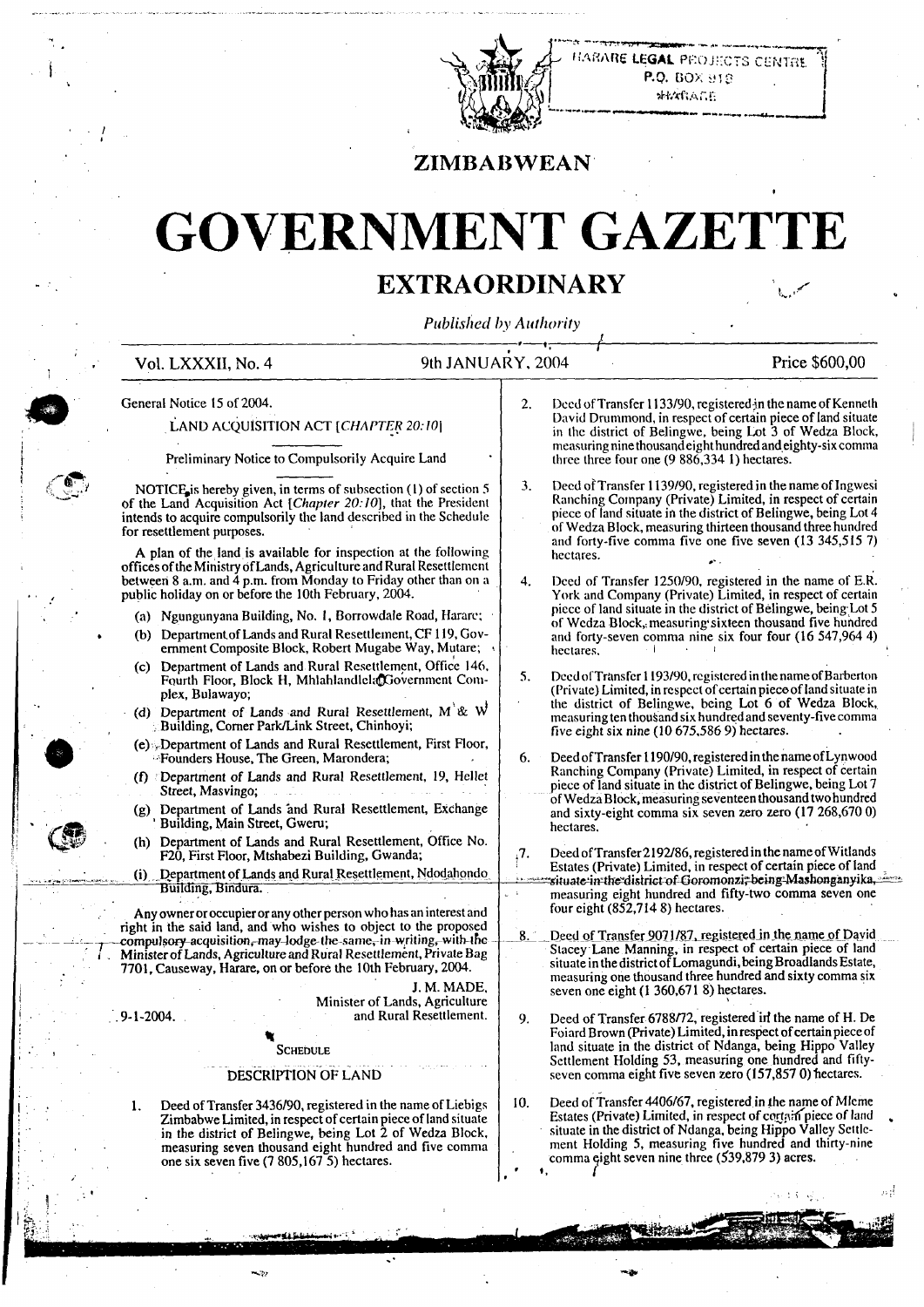|                   | $11.$ Deed of Transfer 2193/72, registered in the name of Rosalie<br>(Pfivate) Limited, in respect of certain piece of land situate in<br>the district of Ndanga, being Hippo Valley Settlement Hold-<br>ing 13, measuring one hundred and eighty-nine comma<br>seven eight zero five (189,780 5) hectares.                                                                                                                      | 24. | Deed of Transfer 2636/91, registered in the name of Michael<br>Anthony Clark, in respect of certain piece of land situate in<br>the district of Nuanetsi, being Remainder of Umbono of<br>Nuanetsi Ranche A, measuring five thousand four hundred<br>and thirteen comma three six six five (5413,3665) hectares.                                                                    |  |
|-------------------|----------------------------------------------------------------------------------------------------------------------------------------------------------------------------------------------------------------------------------------------------------------------------------------------------------------------------------------------------------------------------------------------------------------------------------|-----|-------------------------------------------------------------------------------------------------------------------------------------------------------------------------------------------------------------------------------------------------------------------------------------------------------------------------------------------------------------------------------------|--|
| 12.               | Deed of Transfer 4816/54, registered in the name of Sangokwe<br>Ranch (Proprietary), in respect of certain piece of land situate<br>in the district of Nuanetsi, being Sangokwe Ranch Portion of<br>Nuanetsi Ranch, measuring thirteen thousand five hundred<br>and eleven comma eight nine nine nine (13 511,899 9)<br>morgen.                                                                                                  | 25. | Deed of Transfer 9622/88, registered in the name of C. P.<br>Investments (Private) Limited, in respect of certain piece of<br>land situate in the district of Nuanetsi, being The Remainder<br>of Stelmarcoe $\Lambda$ , measuring three thousand nine hundred and<br>fifty-eight comma seven zero zero seven (3 958,700 7)<br>hectares.                                            |  |
| <sup>13.</sup>    | Deed of Transfer 376/63, registered in the name of Edenvale<br>Ranch (Private) Limited, in respect of certain piece of land<br>situate in the district of Nuanetsi, being Lot 3 of Lot 12 of<br>Nuanetsi Ranche A, measuring twenty-eight thousand<br>three hundred and fifty-four comma five seven zero three<br>$(28\;354,570\;3)$ acres.                                                                                      | 26. | Deed of Transfer 3421/73, registered in the name of Jacobus<br>Cornelius Wartington, in respect of certain piece of land<br>situate in the district of Nuanetsi, being Sonop of Nuanetsi<br>Ranche A, measuring eight thousand three hundred and<br>forty-seven comma three three six zero (8 347,3360) hectares.                                                                   |  |
| 14.               | Deed of Transfer 1101/86, registered in the name of Richmoll<br>Enterprises (Private) Limited, in respect of certain piece of<br>land situate in the district of Nuanetsi, being Montana Ranch<br>Portion of Nuanetsi Ranche, measuring eleven thousand one<br>hundred and sixteen comma nine three three eight (116,9338)<br>hectares.                                                                                          | 27. | Deed of Transfer 5492/86, registered in the name of<br>Chipangai Estates (Private) Limited, in respect of certain<br>piece of land situate in the district of Nuanetsi, being<br>Solomon Langoed Ranch of Nuanetsi Ranche, measuring<br>ten thousand four hundred and eighty-four comma nine<br>seven six six $(10484,9766)$ hectares.                                              |  |
| 15.               | Deed of Transfer § 34/91, registered in the name of Nyavasha<br>Ranching and Safaris (Private) Limited, in respect of certain<br>piece of land situate in the district of Nuanetsi, being Lot 8 of<br>Lot 12 of Nuanetsi Ranche A, measuring eight hundred and<br>sixty-nine comma three five nine nine (869, 359 9) hectares.                                                                                                   | 28. | Deed of Transfer 5398/88, registered in the name of Daniel<br>Jacobus Theron, in respect of certain piece of land situate in<br>the district of Nuanetsi, being The Remaining Extent of<br>Rinette Ranch of Lot 4 of Nuanetsi Ranche A, measuring two<br>thousand nine hundred and thirty-nine comma three two six<br>six (2.939,326.6) hectares.                                   |  |
| 16.<br>17.        | Deed of Transfer 834/91, registered in the name of Nyavasha<br>Ranching and Safaris (Private) Limited, in respect of certain<br>piece of land situate in the district of Nuanetsi, being Lot 9 of<br>Lot 12 of Nuanetsi Ranche A, measuring eight hundred and<br>sixty-two comma six two four two (862,624 2) hectares.<br>Deed of Transfer 189/92, registered in the name of Eland                                              | 29. | Deed of Transfer 7327/87, registered in the name of Umfula<br>Ranch (Private) Limited, in respect of certain piece of land<br>situate in the district of Nuanetsi, being R/E of Umfula Ranch<br>of Nuanetsi Ranche A, measuring sixteen thousand three<br>hundred and eight comma five four four seven (16 308,544 7)<br>hectares.                                                  |  |
|                   | Ranch Pl/L, in respect of certain piece of land situate in the<br>district of Nuanetsi, being Lot 70 of Lot 12 of Manetsi<br>Ranche A, measuring one thousand and eight comma nine<br>eight six two $(1008,9862)$ hectares.<br>Deed of Transfer 1478/97, registered in the name of Frederick                                                                                                                                     | 30. | Deed of Transfer 4857/83, registered in the name of Ndanga<br>Ranche (Private) Limited, in respect of certain piece of land<br>situate in the district of Nuanetsi, being The Remainder of<br>Santidza Ranch of Nuanetsi Ranch, measuring five thou-<br>sand two hundred and eighty-three comma six five six nine                                                                   |  |
| 18.<br>19.        | Jacobus Van Der Sande, in respect of certain piece of land<br>situate in the district of Nuanetsi, being Nandice Ranch A,<br>measuring nine thousand five hundred and six comma two<br>five five seven $(9\,506,255\,7)$ hectares.<br>Deed of Transfer 2883/87, registered in the name of Von Abo<br>Trust (Zimbabwe), in respect of certain piece of land situate<br>in the district of Nuanetsi, being Fauna Ranch of Nuanetsi | 31. | $(5283, 6569)$ hectares.<br>Deed of Transfer 3500/86, registered in the name of<br>Firmandale (Private) Limited, in respect of certain piece of<br>land situate in the district of Nuanetsi, being Remaining<br>Extent of Quagga Pan Ranch of Nuanetsi Ranch, measuring<br>five thousand two hundred and seventy-seven comma three<br>two one six $(5\ 277,321\ 6)$ hectares.       |  |
| , 20.             | Ranche, measuring twelve thousand eight hundred and ninety-<br>four comma four zero three six (12 894,403 6) hectares.<br>Deed of Transfer 1079/93, registered in the name of<br>Kalahari Ranch (Private) Limited, in respect of certain<br>piece of land situate in the district of Nuanetsi, being Lot<br>: 270f.Quagga.Ran.Ranch.of.Nuanetsi.Ranche., measuring.                                                              | 32. | Deed of Transfer 1479/97, registered in the name of Johannes<br>Hendrick Frederick Van Der Sande, in respect of certain<br>piece of land situate in the district of Nuanetsi, being The<br>Remaining Extent of Oerwoud of Nuanetsi Ranche A,<br>measuring five thousand four hundred and six comma zero<br>three four five $(5, 406, 034, 5)$ hectares.                             |  |
| $\overline{21}$ . | one thousand seven hundred and thirty-eight comma five<br>nine nine nine (1 738,599 9) hectares.<br>Deed of Transfer 7534/81, registered in the name of La Lucie<br>(Private) Limited, in respect of certain piece of land situate in<br>the district of Nuanetsi, being Mcheni Estate, measuring nine                                                                                                                           | 33. | Deed of Transfer 4584/95, registered in the name of Johannes<br>Hendrick Petrus Hattingh Du Plessis, in respect of certain<br>piece of land situate in the district of Nuanetsi, being Welkon<br>Ranch of Sossonye-Ranch of Nuanetsi Ranch, measuring<br>four thousand four hundred and forty-four comma two four                                                                   |  |
| 22.               | thousand two hundred and five comma eight four three one<br>$(9\,205,843\,1)$ hectares.<br>Deed of Transfer 5757/87, registered in the name of<br>Selected Timbers (Private) Limited, in respect of certain<br>piece of land situate in the district of Nuanetsi, being The<br>Remainder of Mokambi of Nuanetsi Ranche A, measuring<br>four thousand six hundred and twenty-two comma two six                                    | 34. | three nine $(4\,444,243\,9)$ hectares.<br>Deed of Transfer 5927/87, registered in the name of B.K.<br>Cawood (Private) Limited, in respect of certain piece of<br>land situate in the district of Nuanetsi, being Excelsior of<br>Baobab Ranch of Nuanetsi Ranche, measuring two<br>thousand one hundred and twenty-two comma eight afne<br>two three $(2 \ 122,892 \ 3)$ hectares. |  |
| 23.               | seven seven $(4622,2677)$ hectares.<br>Deed of Transfer 3236/87, registered in the name of<br>Mwanazana Private Limited, in respect of certain piece of<br>land situate in the district of Nuanetsi, being Battlefield,<br>measuring eight thousand and five comma seven six four<br>eight $(8005,7648)$ hectares.                                                                                                               | 35. | Deed of Transfer 18/8/82, registered in the name of James<br>Henry Edwards, in respect of certain piece of land situate in<br>the district of Nuanetsi, being Lot 17 of Nuanetsi Ranche A,<br>measuring eleven thousand nine hundred and twenty-seven<br>comma zero zero zero five (11 927,000 5) hectares.                                                                         |  |
|                   |                                                                                                                                                                                                                                                                                                                                                                                                                                  |     |                                                                                                                                                                                                                                                                                                                                                                                     |  |
|                   |                                                                                                                                                                                                                                                                                                                                                                                                                                  |     |                                                                                                                                                                                                                                                                                                                                                                                     |  |

I

; !

-14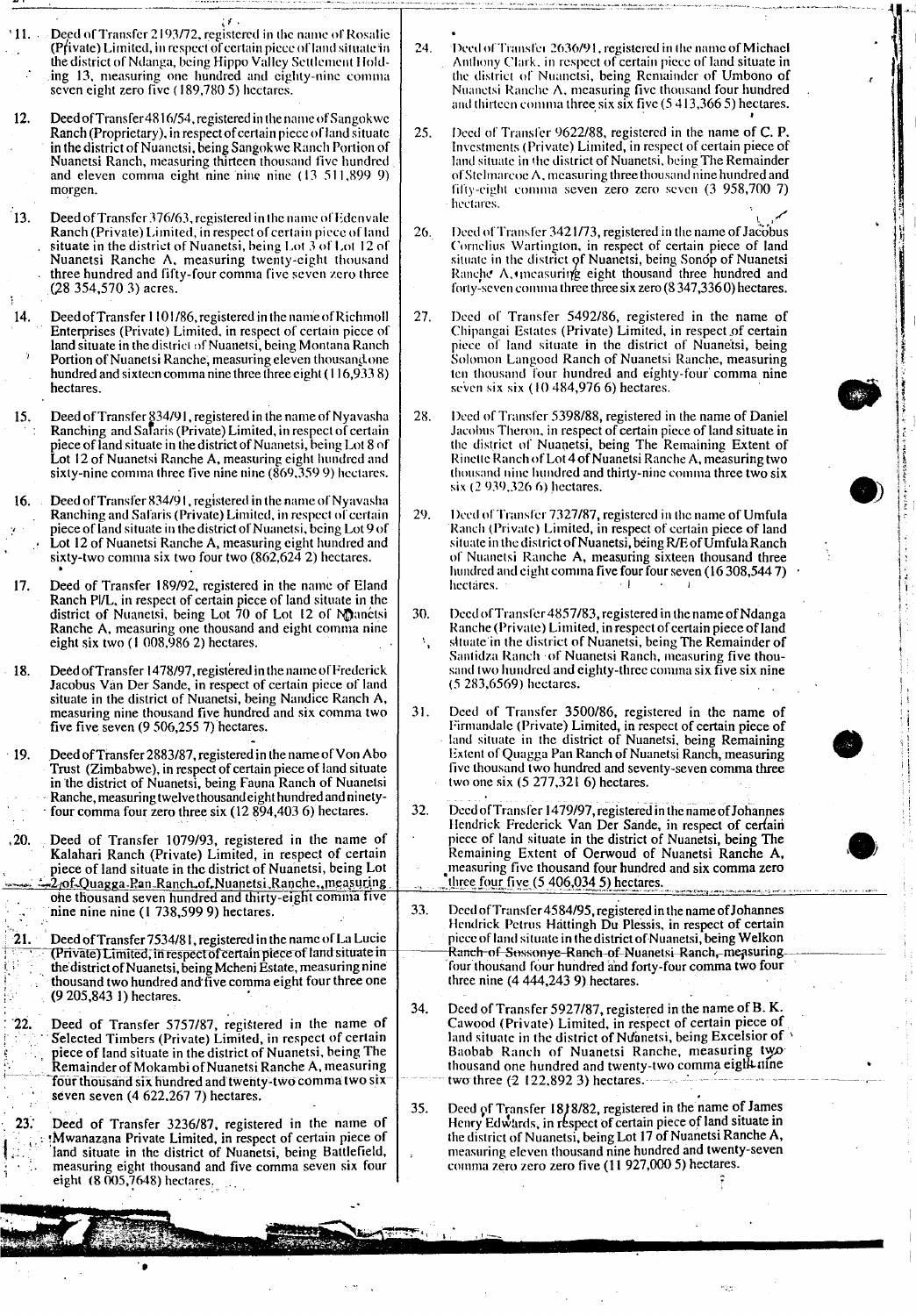Deed of Transfer 5472/94, registered in the name of Mateke Hills Safaris (Private) Limited, in respect of certain piece of land situate in the district of Nuanetsi, being Lot 69 of Lot 12 of Nuanetsi Ranche A, measuring three thousand two hundred and sixty-four comma four three one one (3 264,431 1) hectares. 36.

i .

!

 $\mathbb{C}^{\mathbf{C}^{\mathbf{C}}}$ 

**.** /

- 37. Deed of Transfer 2756/84, registered in the name of Jan Hendrik Stander, in respect of certain piece of land situate in the district of Nuanetsi, being Lot 18 of Nuanetsi Ranchc A, measuring six thousand one hundred and fifty-seven comma zero six seven four (6 157,067 4) hectares.
- 38. Deed of Transfer 4910/72, registered in the name of Cawoods Ranch (Private) Limited, in respect of certain piece of land situate in the district of Nuanetsi, being Lot 21A of Nuanetsi Ranche A, measuring fourteen thousand seven hundred and twelve comma eight nine six eight (14 712.896 8) hectares.
- 39. DeedofTi'niisrei' 109l/60,reglstereil lnihemimeofUmjmt|ele Ranch (Private) Limited, in respect of certain piece of fand<br>situate in the district of Nuanetsi, being Lot 3 of Nuanetsi<br>Ranche A, measuring thirty three thousand one hundred and thirteen comma seven five six four (33 <sup>I</sup> 13,756 4) acres.
- 40. Deed of Transfer 575/93, registered in the name of Rocky Plains Enterprises (Private) Limited, in respect of certain piece of land situate in the district of Nuanetsi, being Lot 4 of of Lot <sup>I</sup> of Lot 12 of Nuanetsi Ranche A, measuring six thousand and seventy-four comma four five four four (6 074,454 4) hectares. <sup>1</sup> 40. Deed of Transfer 575/93, registered in the name of Rocky<br>Plains Enterprises (Private) Limited, in respect of certain<br>piece of land situate in the district of Nuanetsi, being Lot<br>4 of of Lot 1 of Lot 12 of Nuanetsi
	- 41. Deed of Transfer 5924/70, registered in the name of Sheba Ranch (Private) Limited, in respect of certain piece of land situate in the district of Nuanetsi, being Lot 40 of Lot 12 of Nuanetsi Ranche A, measuring nine hundred and fifty-three comma zero one four two (933,014 2) hectares.
	- 42. Deed of Transfer 834/91, registered in the name of Nyavasha Ranching & Safari (Private) Limited, in respect of certain piece of land situate in the district of Nuanetsi, being Lot 6 of Lot 12 of Nuanetsi Ranche A, measuring seven hundred and ninety-three comma three three two one (793,332 1) hectares.
	- 43. Deed of Transfer 5922/70, registered in the name of Sheba Ranch (Private) Limited, in respect of certain piece of land situate in the district of Nuanetsi, being Lot 63 of Lot 12 of<br>Nuanetsi Ranche A, measuring eight@undred and eleven comma zero four two nine  $(811,042,9)$  hectares.
	- 44. Deed of Transfer 5922/70, registered in the name of Sheba Ranch (Private) Limited, in respect of certain piece of land situate in the district of Nuanetsi, being Lot 62 of Lot 12 of Nuanetsi Ranche A, measuring eight hundred and thirteen comma zero one one one (813,0111) hectares.
	- 45. Deed of Transfer 5926/70, registered in the name of Sheba Ranch (Private) Limited, in respect of certain piece of land situate in the district of Nuanetsi, being Lot 68 of Lot 12 of Nuanetsi Ranche A, measuring four thousand five hundred and ninety-one comma six two zero three (4 591,620 3) hectares.
	- 46. Deed of Transfer 5377/90, registered in the name of De Vos Ranching (Private) Limited, in respect of certain piece of land situate in the district of Nuanetsi, being Lot 27 of Lot 12 of Nuanetsi Ranche A, measuring eight hundred and eighty- $\frac{1}{1}$  mine comma zero nine one five (889,091 5) hectares. MINES AND MINERALS *ACT* [CHAPTER 21.05]
		- 47. Deed of Transfer 3209/94, registered,in the name of J. C. Kotze and Sons(Private) Limited, in respect of certain piece of land situate in the district of Nuanetsi, being Ivanhoe of Nuanetsi Ranche A, measuring one thousand six hundred and forty-four comma ohe five zero three (1 644,150 3) hectares,
		- 48. Deed of Transfer 8968/99, registered in the name of Administrators of the Estate of The Late Theodoor Carl Rijs and Louis Carl Rijs, in respect of certain piece of land situate in the district of Nuanetsi, being The Remainder of Limburgia ofNuanetsi Ranche A, measuringeleven thousand and forty-nine comma zero eight six five (11 049,086 5) acres.
		- 49. Deed of Transfer 4009/86, registered in the name of Chipangai Estates (Private) Limited, in respect of certain piece of land

situate in the district of Nuanetsi, <mark>being Dorrington Ranch of</mark><br>Santidza-Ranch-of-Nuanetsi-Ranch<mark>e, measuring five</mark> thou-<br>sand two hundred and eighty-three comma six four nine five (5 283,649 5) hectares.

- .30. DeedofTransfer 120/90, registered in the nameofDyckersrus Ranch (Private) Limited, in respect of certain piece of land situate in thedistrictofNuanetsi, being DykersrustofNuanetsi Ranche A, measuring five thousand and ninety-eight comma seven zero three seven (5 098,703 7) hectares.
- 51. Deed of Transfer 834/91, registered in the name of Nyavasha Ranching & Safaris (Private) Limited, in respect of certain<br>piece of land situate in the district of Nuanetsi, being Lot 7 of Lot 12 of Nuanetsi Ranche A, measuring eight hundred and<br>fifty-four comma three four three one (854,343 1) hectares.
- Deed of Transfer 7061/94, registered in the name of George Arthur Viljoen, in respect of certain piece of land situate in<br>the district of Nuanctsi, being Lot 50A of Let 12 Nuanctsi<br>Ranche A, measuring two thousand six hots feed and forty-six<br>commu one zero five six (2 . 646,105 6) 32.
- 53. Deed of Transfer 1609/99, registered in the name of Christina<br>
1. Catharina Langenhoven, in respect of certain piece of land<br>
situate in the district of Nuanetsi, being Lot 49A Nuanetsi<br>
Ranche A, measuring nine thousa teen comma zero seven seven nine (9 514,077 9) hectares.
- Deed of Transfer 7062/94, registered in the name of George Arthur Viljoen, in respect of certain piece of land situate in the district of Nuanetsi, being Lot 44A Nuanetsi Ranche A, measuring five thousand four hundred and forty-five comma eight nine five six (5 445,895 6) hectares
- Deed of Transfer 5923/70, registered in the name of Sheba Ranch (Private) Limited, in respect of certain piece of land situate in the district of Nuanetsi, being Lot 39 of Lot 12 of Nuanetsi Ranche A, measuring one thousand and forty-five comma zero six nine three (I 045,069 3) hectares. .35.
- Deed of Transfer 1477/97, registered in the name of Louis Johannes Foord, in respect of certain piece of land situate in<br>the district of Nuanetsi, being Lot 36 of Lot 12 of Nuanetsi<br>Ranche A, measuring eight hundred and ten comma five two three seven (810,523 7) hectares. 36.
- Deed of Transfer 6825/94, registered in the name of Bullbarrow Enterprises (Private) Limited, in respect of cer-<br>tain piece of land situate in the district of Nuanetsi, being Lot 34 ofLot 12 ofNuanetsi Ranche A, measuring eight hundred and ten comma eight four nine eight (810,849 8) hectares. . 57.
- Deed of Transfer 6825/94, registered in the name of Bullbarrow Enterprises (Private) Limited, in respect of cer-<br>tain piece of land situate in the district of Nuanetsi, being Lot<br>35 of Lot 12 of Nuanetsi Ranche A, measuring eight hundred and ten comma six nine three five (810,693 5) hectares. ) 58.
- Deed of Transfer 6825/94, registered in the name of Bullbarrow Enterprises (Private) Limited, in respect of certain piece of land situate in the district of Nuanetsi, being Lot 37 ofLot 12 ofNuanetsi Ranche A, measuring eight hundred and ten comma three seven five zero (810,375 0) hectares. 59.
- 60. Deed of Transfer 11952/2000, registered in the name of **Raymond Roth, in respect of certain piece of land situate in**<br>the district of Nuanetsi, being Lot 21 of Lot 12 of Nuanetsi  $\blacksquare$  Ranche A, measuring eight hundred and forty-three comma five six two one  $(843, 5621)$  hectares.

#### General Notice 16 of 2004.

**/**

**STANDARD STAR** 

#### Collection of Royalty on Minerals

IT is hereby notified that the Minister of'Mines and Mining Development, has, in terms of subsection (1) of section 244 of the Mines and Minerals Act *[Chapter 21:05],* approved the deduction of royalty at source, commencing from 1st January, 2004, and has appointed Fidelity Printers and Refiners(Private)Limited to collect royalty on gold and Minerals Marketing Corporation Zimbabwe to collect royalty on all other minerals, based on the face value of the invoice.

T. E. N. CHIGUDU, 9-1-2004 Secretary for Mines and Mining Development.<br> **1**